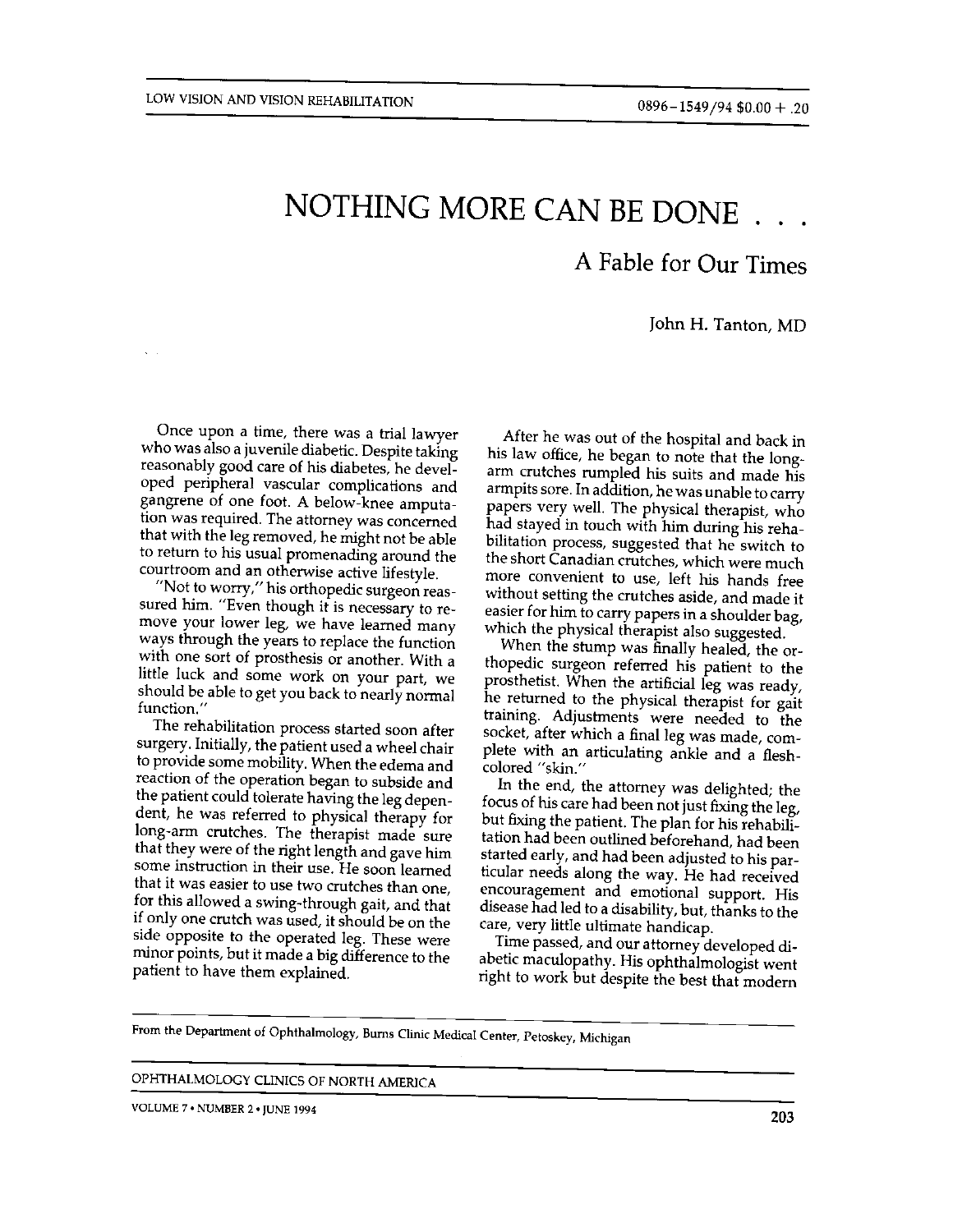diabetic management, angiography, and laser treatment could offer, the patient ended up with 20/100 vision in his better eye and peripheral and central field defects to boot. The retinal specialist, who could no longer be bothered with such mundane things as refracting patients, announced in magisterial tones that the treatment was complete, and that "nothing more can be done." He gave the attorney an appointment for a 3-month follow-up examination, pupils to be dilated on arrival so the doctor could complete his fundus examination with a minimum of time.

Our attorney went into a profound funk. He could no longer read well enough to keep up his legal practice and so was faced with unemployment and loss of income. He had difficulty measuring his insulin dosages, trouble getting around in dim lighting, and was unsure of himself crossing the street. His fellow pedestrians seemed to resent his awkward mobility and gave him no quarter. Because our patient's vision was impaired, he had lost the prime means of gathering information that might have led him to some rehabilitative measures for his new handicap.

Fortunately, a relative came to his rescue. She read about an ophthalmologist who was actually interested in rehabilitating not only the eye, but *the whole* patient! The patient was kindly received at this doctor's office and was scheduled for a full 11/2 hour examination. The ophthalmologist participated in the workup, but much of it was done by others who had been specifically trained in the rehabilitation of the visually impaired.

Our attorney was shown a range of optical aids such as high add bifocals, base-in prism reading half eyes, and a lighted pocket magnifier that once again allowed him to read the menu at business lunches in dimly lit restaurants. A theater buff, he was given a headbome telescope that allowed him to follow the action on the stage.

Then he was introduced to a series of nonoptical aids, such as a white support cane, which was valuable not so much for support, but because it announced to his fellow pedestrians that he had some visual difficulties, to which they might defer. He was shown devices for measuring his insulin dosage and was given absorptive lenses to help out with glare problems. He was surprised to learn how much yellow lenses could improve visibility under marginal conditions. A closed circuit (CCTV) also proved to be a big help for his legal work.

Finally, he was told about some social *service*

items that were available. For instance, although he was no longer able to see well enough to qualify for a driver's license, he was able to obtain the non-driver's card issued by many driver's license bureaus to serve as an identification document. He was introduced to a low vision support group, where similarly affected patients exchanged ideas on what had worked best for them and where they gained confidence and discharged some of their frustrations.

In the end, it turned out that there was indeed a great deal more that could be done, if not for the eye, at least *for the patient* as a whole. Our disabled attorney was rehabilitated to the point where he could resume his law practice on a satisfactory, if somewhat less intense, level.

His pleasure with the low vision rehabilitation services he had received, however, was balanced by his anger at the doctor who had treated only his eye and then dumped him back on the street. At his next follow-up visit, he confronted his surgeon with the contrast in rehabilitation care that he received from ophthalmology as compared with orthopedics. The ophthalmologist stammered a bit, saying something about being a highly trained specialist, about being very busy, that there was no money to be made in low vision rehabilitation work, and that ophthalmology was a fairly narrow field whose practitioners couldn't be expected to know very much about the whole patients in which the eye rides around.

The attorney took into account that the medical care had been first rate. He settled out of court for just his economic loss between the time his ophthalmic care was completed and when he finally found rehabilitation services on his own.

## **THE MORALS OF THE STORY**

- 1. Even though it may be true that nothing more can be done for the *eye,* it is almost *never true* that nothing more can be done for the patient.
- 2. Providing rehabilitation services for their visually impaired patients is the medical and moral-and will likely soon become the legal-responsibility of all ophthalmologists. It is no more acceptable for an ophthalmologist to abandon a patient once the medical treatment is completed but before needed rehabilitation services have been provided, than it would be for